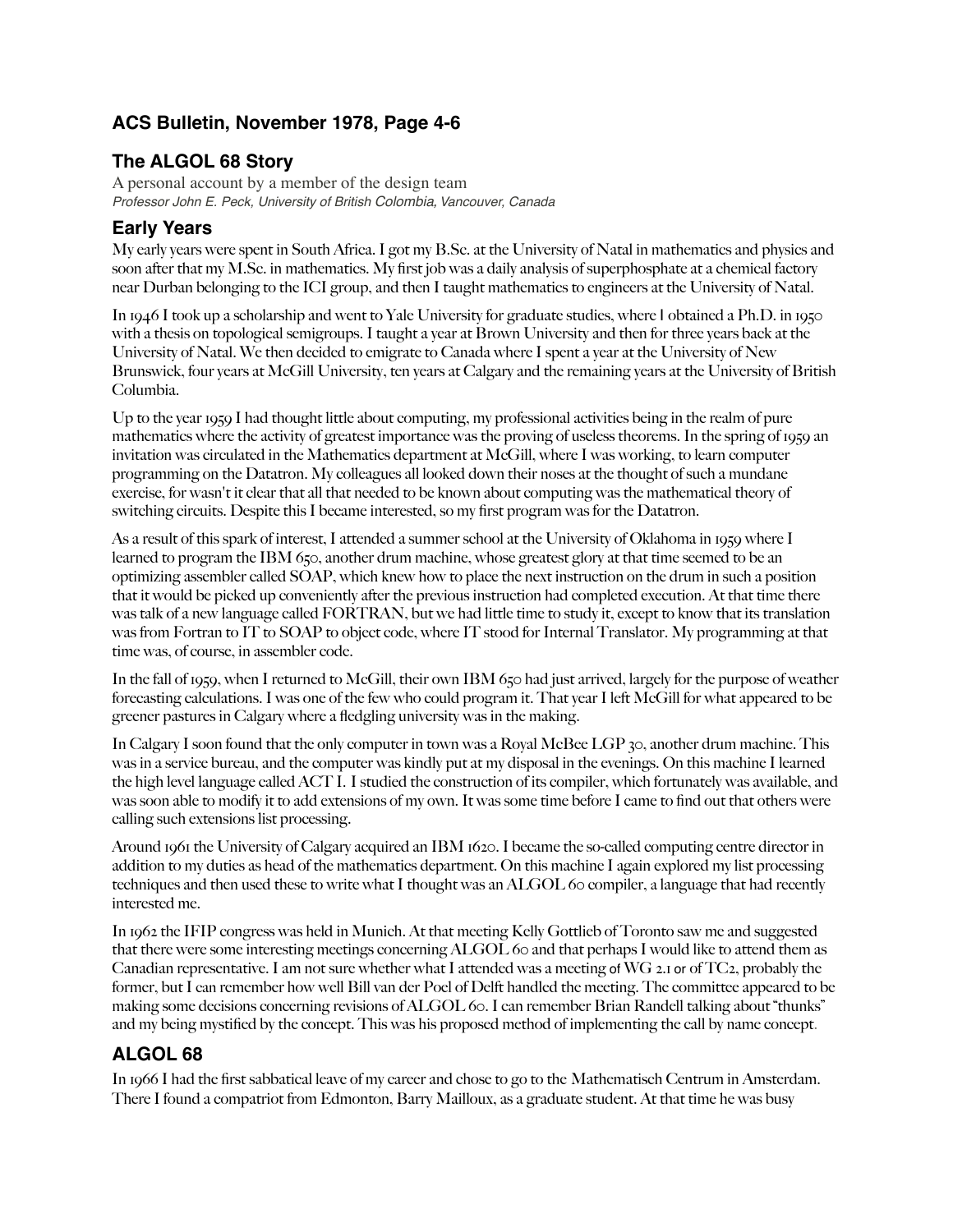helping Aad van Wijngaarden in the preparation of a draft of the language ALGOL X, to be presented at the forthcoming meeting of WG 2.1 in Warsaw, a mandate which van Wijngaarden had received at the previous meeting of WG 2.1 in St. Pierre de Chartreuse in October of 1965.

I sought, and got permission to attend the Warsaw meeting and found the deliberations fascinating but the technical content mystifying, for here were the beginnings of the description of a new language using a strange new grammatical technique. What I can remember of that meeting was the insistence of John McCarthy, that any new language should have what he called overloading of operators. This would eventually became the operation declarations of ALGOL 68. His insistence that boolean expressions should be evaluated from left to right was considered but later rejected. ·I can remember Laszlo Kalmar making the significant comment that any programming language should incorporate lambda expressions. I can also remember an undercurrent of unease with respect to Tony Hoare, whose recent inability to agree with van Wijngaarden had begun to exclude him from consideration in the new design. This smouldering conflict was to break out later, almost in disastrous form for the Working Group.

Back in Amsterdam, I was asked by van Wijngaarden whether I would consider writing an introductory text for the new language, and, expressing interest, I was then included in the ongoing design sessions. I soon discovered that the language was far from its final formulation, and that no introductory text could be contemplated at that time. The design sessions were interesting and I volunteered to do the retyping of sheets as the document changed. Before long I found that I was putting in my own ideas and having some of them rejected but others accepted. This was encouraging.

In the spring of 1967, WG 2.1 was due to meet at Zandfoort on the Dutch Coast. At that meeting a document called "A draft proposal for the Algorithmic language ALGOL 67" was presented by van Wijngaarden, Mailloux and myself and was well enough received that the authors were commissioned to continue with the design. What I can remember of that meeting was that Nicklaus Wirth was present and presented a paper on the principles of languages design, but his words were not heeded.

In the summer of 1967 I returned to Calgary but kept in touch with the ,design team in Amsterdam. In the spring of 1968, WG 2.1 met again in Tirrenia near Pisa in Italy, where another document MR95 called "A working document on the algorithmic language ALGOL 68" was presented. This time there were four authors, the fourth being Kees Koster, whose special duties lay with the transput section. At that meeting I can remember long discussions on the suitability of the new two level grammar as a descriptive method and the insistence of Fraser Duncan that a method of his own devising, somewhat closer to BNF, was more suitable. Fraser Duncan did not get his way in this and at the end of the meeting the authors were again given a mandate to continue with the design and to bring it to a speedy conclusion.

Another meeting was scheduled for the fall of 1968 at North Berwick in Scotland. At that meeting we presented a document, MR99, called the "Penultimate draft report ...". Many design decisions were taken at that meeting by voting of the delegates. I can remember meeting Charles Lindsey there for the first time, and hearing him say complimentary things about the language but describe the Report as abominable. Despite his outrage, he was soon elected as a member of the group, in recognition of his remarkable document "ALGOL 68 with fewer tears", which proved beyond doubt that the ALGOL 68 defining document could be read and understood by those who were not involved with its design.

The final meeting of WG 2.1 on ALGOL 68 was scheduled for Munich just before Christmas of 1968. One of the reasons advanced for having the meeting before the end of the year was that if we did not, then the name would have to be changed again to ALGOL 69.

The meeting in Munich was dramatic. I flew over to Amsterdam a few days earlier to help with the final preparations, and was somewhat appalled to discover that some parts of the "... final draft report ..." had still to be written. For two nights before flying to Munich, we worked through the night writing, typing and Xeroxing. I can remember what a crisis it was when the Xerox machine broke down in the early hours of the morning. The day before the meeting we rushed to the plane with a suitcase full of documents, on which there was extra to pay, about fifty copies of MR100, which was the "... final draft report ...". These documents represented the culmination of three years of effort and they were to be subjected to the Working Group's critical judgement.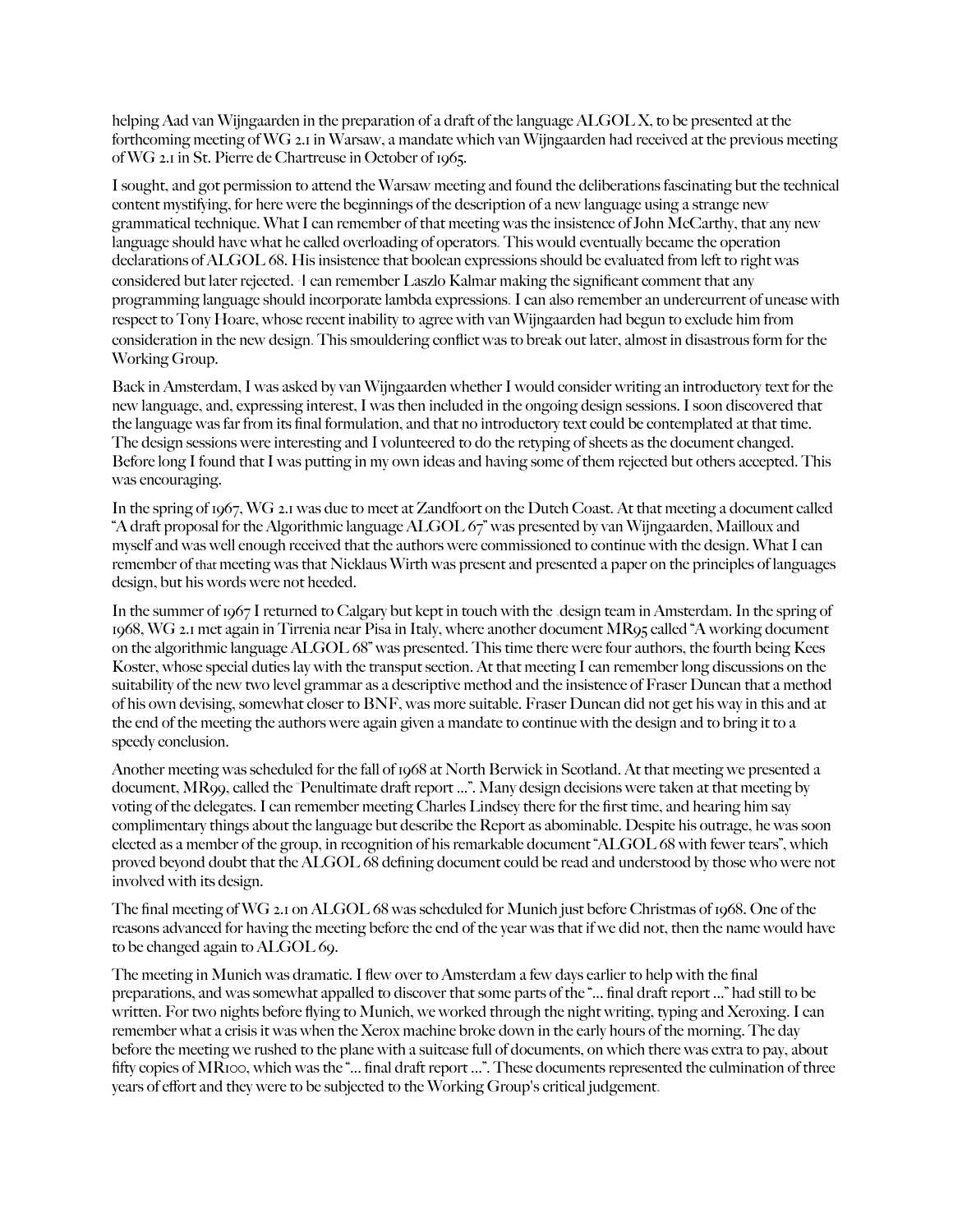The Algol Working Group, WG 2.1, is notorious for trying to avoid technical discussion or the making of a technical decision. Its members seem to take great delight in interrupting on points of order or trying to show that the chairman has been inconsistent or arbitrary (which, of course, he was not).

One becomes accustomed to this sort of thing and is therefore prepared to make meaningful decisions in committee over lunch or dinner or even late at night. Perhaps this is the way most international committees work. Certainly the procedural wrangling could be interminable and every meeting was a "cliff hanger" whereby nobody knew what decisions were likely to be made until the final voting on the last day just before the delegates' planes were scheduled to depart.

The meeting in Munich was no exception. It began well enough, but soon there was a movement of discontent in which it appeared that Edsger Dijkstra, Tony Hoare, Doug Ross, Fraser Duncan, Mike Woodger and others were about to make up their minds to vote against the final acceptance of the document. They were troubled, of course, because many of them had voted in favour at the earlier meetings and they had no specific technical complaints. I can remember, at that meeting, the quiet measured tones of Dijkstra who warned that the salvation of the computer science lay in the investigation of programming technology rather than in the design of new languages. I can remember the slow peripatetic speech of Randell, who expounded on this same theme and hinted that there was a group of dissenters who were not prepared to accept the Report. These words had their effect on others and it was not long before there was a dissident group who put together a statement suggesting that the new ALGOL 68 was a mistake.

I began thinking of the several years work about to go down the drain and felt very keenly for Aad van Wijngaarden upon whose shoulders the main responsibility lay. It seemed that he had staked his career on the success of ALGOL 68 and allowed his name, and that of the institution of which he was head to be associated with it. A negative vote at that stage would be a cruel blow particularly since there was little fault to find from the point of view of technical excellence. It soon appeared that a final vote might only go in favour of the Report if it could be accompanied by a minority report from the dissenters. With this delicate compromise the voting eventually took place. The final outcome was that the Report was to be handed to TC2 with a recommendation for acceptance, but with it would be attached a minority report from the dissenting group.

In the spring of 1969, TC2 met in England to discuss the ALGOL 68 Report, together with the minority report. It was the duty of TC2 to decide whether to make a recommendation to the General Assembly of IFIP, that ALGOL 68 should be accepted and proclaimed as an international language supported by IFIP. At that time I was also the Canadian representative on TC2, so I was present at that meeting. It was a tense meeting, and in the final count there was only one dissenting vote cast by Fraser Duncan representing the United Kingdom. When a year later I asked Ian Currie, of the Royal Radar Establishment why the UK was the only country to vote against the ALGOL 68 Report, yet was the first country to implement the new language, his reply was "Well, they never asked me about it". Soon after this the ALGOL 68 report was published in Numerische Mathematik, and was later translated to Russian, German, French and Bulgarian.

#### **The Revised Report**

After the events of which I have spoken above, the hectic days of international travel and careful editing were over for a while. In September of 1969 I hosted a meeting of WG 2.1 in Banff, Canada, and then in the summer of 1970 the working conference on ALGOL 68 implementation was held in Munich. I believe that those in Munich had chosen to host this conference because they were busy with an ALGOL 68 implementation and expected it to be ready. But when the time of the conference arrived, delegates were surprised to discover that the first implementation was already completed at the Royal Radar Establishment in Malvern England. The implementers were present in Munich and were able to tell us that they already had a happy band of users. This was on the ICL 1900 series machines. This compiler is now in widespread use especially in England.

I was chosen to be editor of the proceedings of the Munich conference, a job which took up much of my spare time for some months. Unfortunately, when the book came out, it was noticed that a printers devil had been at work, for the well known text by Randell and Russell, on ALGOL 60 implementation, which appeared as one of the references in a paper, was given in such a manner as to suggest that Randell, a well known opponent of ALGOL 68, had written a book about its implementation. I hope that Brian Randell has forgiven me for this.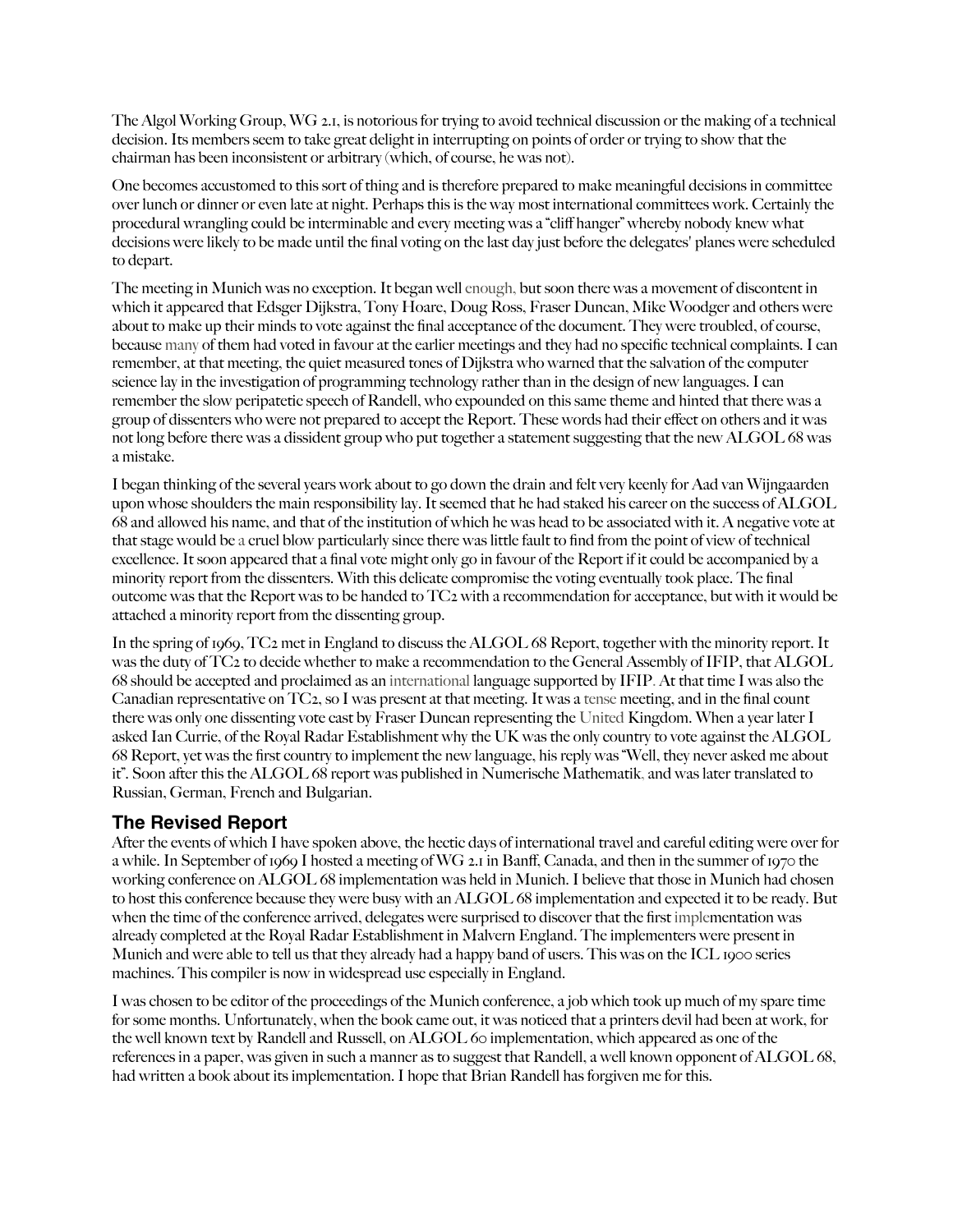Working Group 2.1 met between 1970 and 1972 in Vienna, in Novosibirsk, in Manchester, in Fontainebleau and in Belgium. At each of these places it deliberated on the various imperfections in the language, as defined, considered the complaints of the implementers, and came up with some new ideas which would make the language neater for the user and easier to implement. As a result of this introspection, it was resolved that a revision of the Report should be called for. The original four authors were asked to cooperate with Michel Sintzoff, Charles Lindsey, Lambert Meertens and later Richard Fisker, to make a panel of eight editors for the revision, two from Canada, three from the Netherlands, two from England and one from Belgium.

At that time I applied for funds from NATO to bring these scientists together, and my application must have impressed the NATO committee with its aspect of international cooperation, for the money was granted. With the help of these funds, Michel Sintzoff, Charles Lindsey, Barry Mailloux and I spent several weeks of the summer of 1972 at UBC in Vancouver, where the foundation of the Revised Report was laid.

We made an early decision that we would take full advantage of computer technology in word processing to help us with the clerical work in developing the new Report, with the eventual hope that it could be typeset directly from a computer file, thus avoiding the long and tedious process of proof reading. Accordingly all our editing work was done using the MTS operating system running at the USC Computing Centre. This system enabled us to produce most of the indexes and to format the grammar and the other parts of the text automatically.

It was during this time that Michel Sintzoff, after closeting himself in his study for several days, showed us the germ of his remarkable NEST syntax, a device whereby he was able to express the difficult context dependent part of the language definition by a few syntactic rules. This was a significant piece of work, for although we had known for some time that two-level grammars are powerful, nobody as yet had harnessed that power to the purpose of making the identification problem a practicible proposition. Observing this breakthrough, we were then resolved that the Revised Report should make use of it fully. In language that the user might understand, this new device enabled us to describe the revised ALGOL 68 in such a way that all errors that might occur at compile time are syntactic errors. In other words, it became possible that the action of the compiler itself, including the lookup if identifier tables, could be expressed as part of the grammar.

That summer Helmut Goldie of Seattle invited us to his beach cottage on the west coast of Washington State. A few days before this little outing, we had been wrestling with the vexed question of how to deal with infinite modes, i.e., those which are expressed recursively, and how to tackle the problem of equivalence of such modes. This was an area in which the original Report had allowed some mathematical inconsistencies. Charles Lindsey and Barry Mailloux were walking up and down the beach and they returned with the exciting news that it could perhaps be done. It was several months before this very difficult piece of syntax was eventually worked out to our satisfaction, and the outcome will be found in the Revised Report in that section dealing with the equivalencing of modes.

The editors met again for a short time in England in the winter of 1972 and three of us returned to Canada, on the same plane, just before Christmas. I can remember that we landed in Montreal, rather than in Toronto, in a heavy snowstorm and were snowed in there for a day. It was at that time, while waiting in the airport, that Michel Sintzoff explained to Mailloux and myself how he thought he could solve the very difficult problem of the identification of operators in ALGOL 68. This was the last outstanding syntactic problem of importance. With the help of his solution, we were then able to complete the syntactic description in the manner in which we had hoped.

The summer of 1973 was spent in Edmonton· where six of the editors: Lindsey, Sintzoff, Mailloux, Meertens, Fisker and I were getting all the final details worked out, again using the word processing facilities of the MTS operating system. Our target day was for August of that year, when WG 2.1 was due to meet in Los Angeles, to deliver a final verdict on the Revised Report. That summer I can remember many heated arguments when voices rose higher and higher in support of some point of view. At that time someone would suggest it was time to eat, and we often found that a good meal would lead to a calmer appraisal of our difficulties.

In Los Angeles there was again a final vote, but this time without bitterness. The Revised Report was eventually published in Acta Informatica in 1975, but directly from the computer files that we had generated.

#### **Conclusion**

The Chairmanship of WG 2.1 was in the hands of Bill van der Poel up to the dramatic meeting of 1968. At that time Manfred Paul of Munich became chairman, and it was under his guidance that the Revised Report was generated.